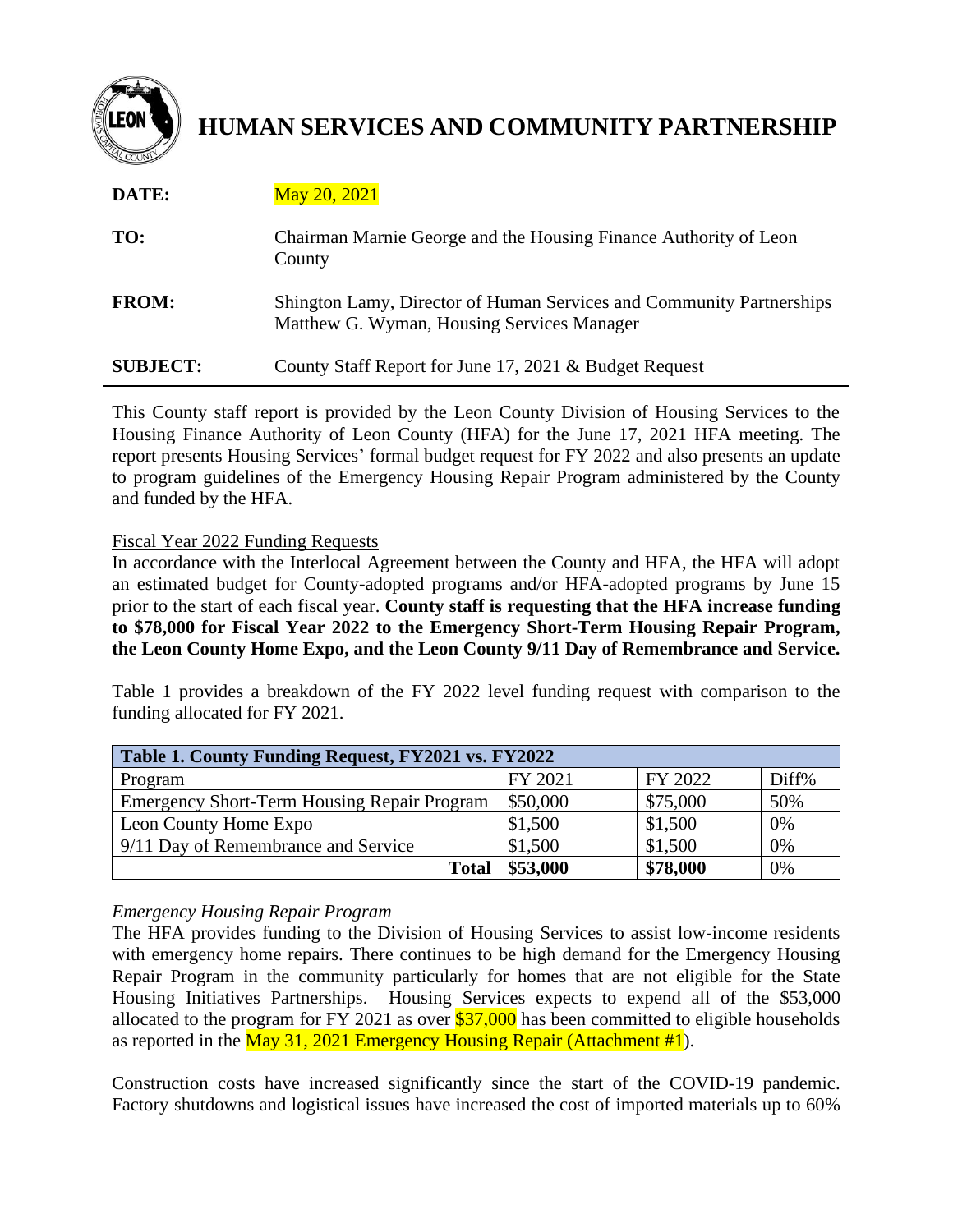while lumber prices have increased at least 130% since mid-April of 2020 according to the National Association of Homebuilders. Additionally, as will be discussed later in this report, adding City of Tallahassee addresses will increase the amount of homes that could be serviced by the program. Therefore, County staff requests that the HFA increase funding for this program by 50% to \$75,000.

### *Leon County Home Expo*

Historically, the HFA has been a financial sponsor of the Annual Home Expo which offers potential and existing homeowners information on down payment assistance, minor home repair and home maintenance tips through live presentations, panel discussions and a host of local vendors marketing their services. Last year, video recordings of all the major presentations were posted on multiple County internet sites. The Home Expo was last held on Saturday, April 13, 2019 and saw a record number of participants.

Unfortunately, in these unusual times of social distancing due to the COVID-19 pandemic, the event was not held in FY 2020 however, on September 10, 2020, the HFA approved the reallocation of FY 2020 funding for the Home Expo to the Emergency Housing Repair program.

The County is considering holding the next Home Expo in Fall 2021. County staff anticipates holding an in-person event for FY 2022 and as such is requesting level funding.

#### *9/11 Day of Remembrance and Service*

The County's 9/11 Day of Remembrance and Service event is usually held annually to help revitalize a neighborhood in an unincorporated area of the County. Typically, County staff, community partners and volunteers provide minor home rehabilitation and landscape projects to residents in commemoration of the spirit of community displayed following the tragic events of September 11, 2001. Each year, the 9/11 Day of Remembrance and Service is held on the third Thursday in the month of August. The 9/11 Day of Remembrance and Service was last held on August 22, 2019, the County anticipates an in-person 9/11 Day of Service event to occur this year to coincide with the 20-year anniversary of September 11<sup>th</sup>.

Unfortunately, in these unusual times of social distancing due to the COVID-19 pandemic, the event was not held in FY 2020 however, on September 10, 2020, the HFA approved the reallocation of FY 2020 funding for the County's 9/11 Day of Remembrance and Service event to the Emergency Housing Repair program.

The County is considering holding the next 9/11 Day of Remembrance and Service event in Fall 2021. County staff anticipates holding an in-person event for FY 2022 and as such is requesting level funding.

#### HFA Emergency Home Repairs Program Guidelines

On April 8, 2021, the HFA approved a new Interlocal Agreement (Agreement) with the Board of County Commissioners which outlines the County's and HFA's mutual commitment in the coordination and collaboration of affordable housing and details the County and HFA's respective responsibilities, which includes the HFA's funding of the County's housing programs and services. As established in the Agreement, the HFA will continue to be a strategic and financial partner for the County's housing programs and services including, but not limited to the

"People Focused, Performance Driven"